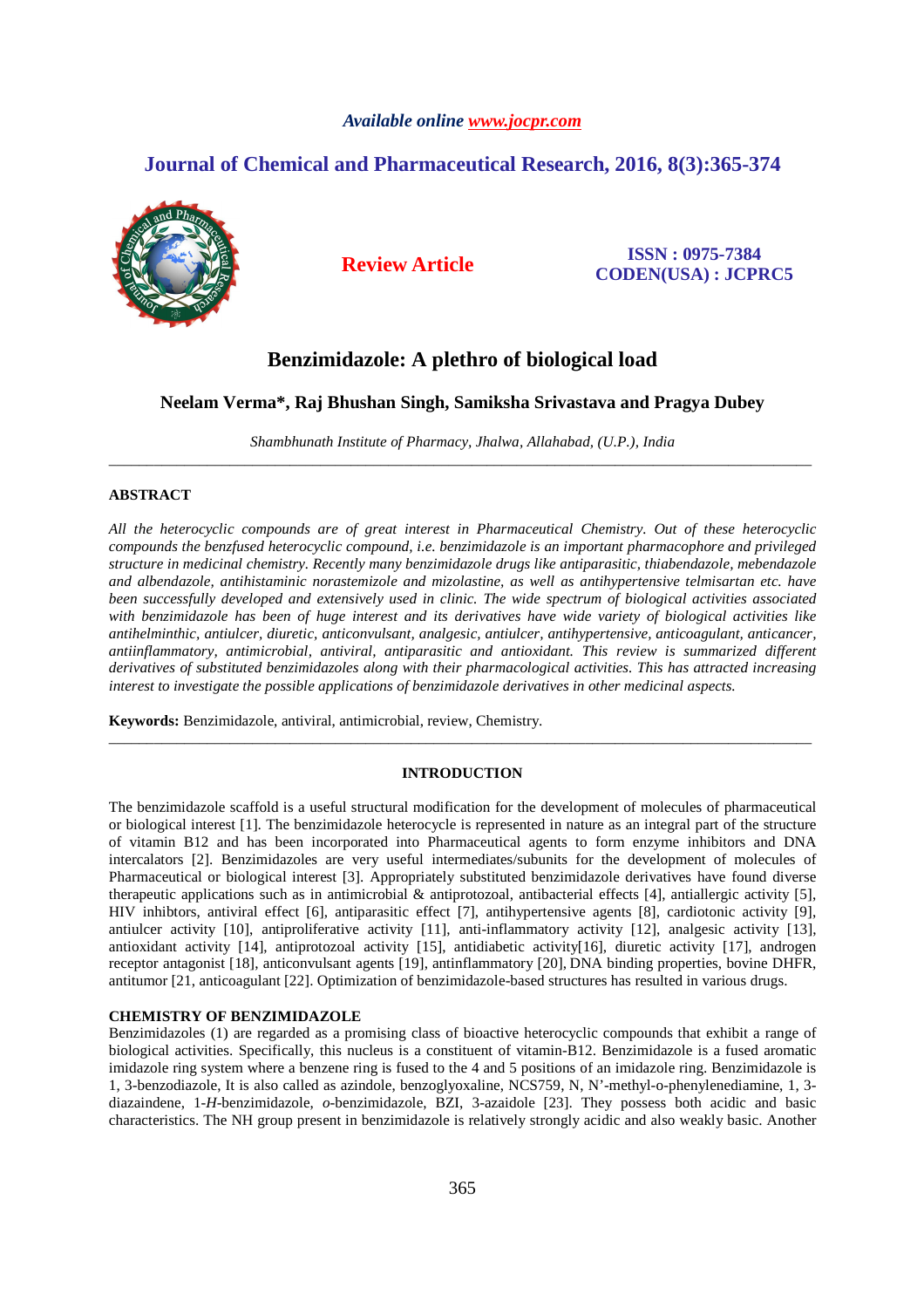characteristic of benzimidazole is that they have the capacity to form salts. Benzimidazole with unsubstituted NH groups, exhibit fast prototropic tautomerism which leads to equilibrium mixture of asymmetrically substituted compounds [24].

\_\_\_\_\_\_\_\_\_\_\_\_\_\_\_\_\_\_\_\_\_\_\_\_\_\_\_\_\_\_\_\_\_\_\_\_\_\_\_\_\_\_\_\_\_\_\_\_\_\_\_\_\_\_\_\_\_\_\_\_\_\_\_\_\_\_\_\_\_\_\_\_\_\_\_\_\_\_



### **Mechanism of Benzimidazole ring formation**

The first step of this mechanism involves nucleophilic attack of one  $NH<sub>2</sub>$  to the carbonyl carbon of the aldehyde. Following the loss of water, the Schiff base intermediate is formed. Because excess aldehyde was used, two routes are possible for the consumption of intermediate. The first route is the nucleophilic attack of the second  $NH<sub>2</sub>$  on the second aldehyde molecule resulting into intermediate. This intermediate then undergoes intramolecular ring closure followed by 1, 3- hydride transfer, subsequently resulting into the formation of the required 2-aryl-1-arylmethyl-1*H*benzimidazole. Alternatively, intermediate can undergo intramolecular cyclisation by the attack of the second NH<sup>2</sup> into the imine carbon (2). 2-substituted-1*H*-benzimidazole is from this process [25].



 **Mechanism of 1& 2 substituted benzimidazole ring formation (2)** 

# **STUDY ON STRUCTURAL MODIFICATIONS AND THEIR PHARMACOLOGICAL ACTIONS Anti-inflammatory activity**

Benzimidazole moiety with carboxylic acid substitution at  $2<sup>nd</sup>$  position fulfills the minimum and desirable structural requirements that are common in most of the marketed anti-inflammatory drugs. Thakurdesai et al. synthesized some benzimidazole-2-carboxylic acid and tested for acute anti-inflammatory activity against carrageenan induced rat paw edema model. The test compounds were found to be safe upto 2000 mg/kg, p.o. doses and exhibited good anti-inflammatory activity at 100 mg/kg p.o. and higher doses. Their activity largely depends on substituents at position 5 and chain length at position 2 of benzimidazole moiety. With 1-benzyl substitution, activity was found to be increase [26]. Synthesis and anti-inflammatory activity of various substituted phenyl benzimidazoles were reported by Leonard et al. Compounds 3a, 3b and 3c were screened for anti-inflammatory activity and showed 22.1%, 52.2% and 54.6% inhibition respectively at 50 mg/kg. Compound (3c) showed maximum i.e., 54.6% inhibition of edema at doses of 50 mg/kg [27].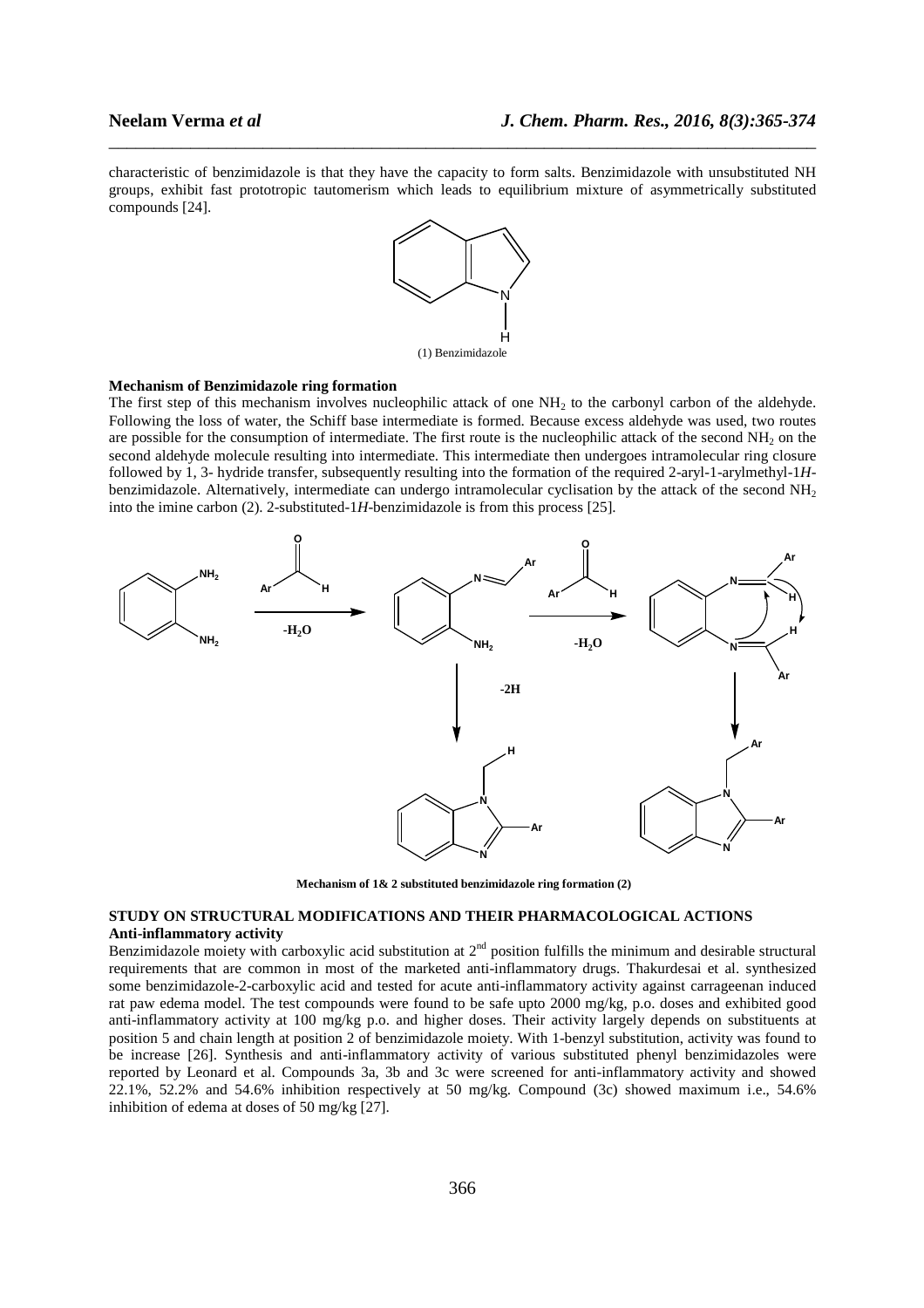

\_\_\_\_\_\_\_\_\_\_\_\_\_\_\_\_\_\_\_\_\_\_\_\_\_\_\_\_\_\_\_\_\_\_\_\_\_\_\_\_\_\_\_\_\_\_\_\_\_\_\_\_\_\_\_\_\_\_\_\_\_\_\_\_\_\_\_\_\_\_\_\_\_\_\_\_\_\_

**(3) R = morphilono (3a), diphenylamine (3b), dimethylamine (3c)** 

#### **Diuretic activity**

Diuretic activity of indolyl benzimidazoles (4) was carried out by Vittal Rao et al. Compounds 4a, 4b and 4c showed significant increase in urine volume (LV=2) and also urinary excretion of Na<sup>+</sup> and K<sup>+</sup> [28].



**R= NO2 (4a), Cl (4b), Br (4c)** 

Srinivasan et al. carried out synthesis of 3-(2-methyl-1, 2-dihydropyrimido (1, 2-c) benzimidazole-1-thionyl)-6, 8 dibromo-2-substituted-3*H* quinazolin-4-one (5) and reported synthesized compound 5a and 5b showed moderate diuretic activity [29].



#### **Antibacterial activity**

Goker et al. synthesized a series of 1, 2-disubstituted-1Hbenzimidazole-N alkylated- 5-carboxamidine derivatives and evaluated antibacterial activities against *S. aureus* and methicillin resistant *S. aureus*. The study revealed the best activity, with MIC values of 0.78 - 0.39µg/mL against these species [30]. Mohamed et al. synthesized benzimidazoles as 1-(substituted-methyl)-2(substituted-phenyl) benzimidazoles (6) and compounds 6a, 6b and 6c were screened for their antibacterial activity against *S. aureus, B. pumillus* and *P. aeurugenosa.* Compound 6a showed MIC (6.25) at 100  $\mu$ m/ML and exhibited good antibacterial activity. Various Chloro and dichloro substituted benzimidazole also possess antibacterial activities [31].

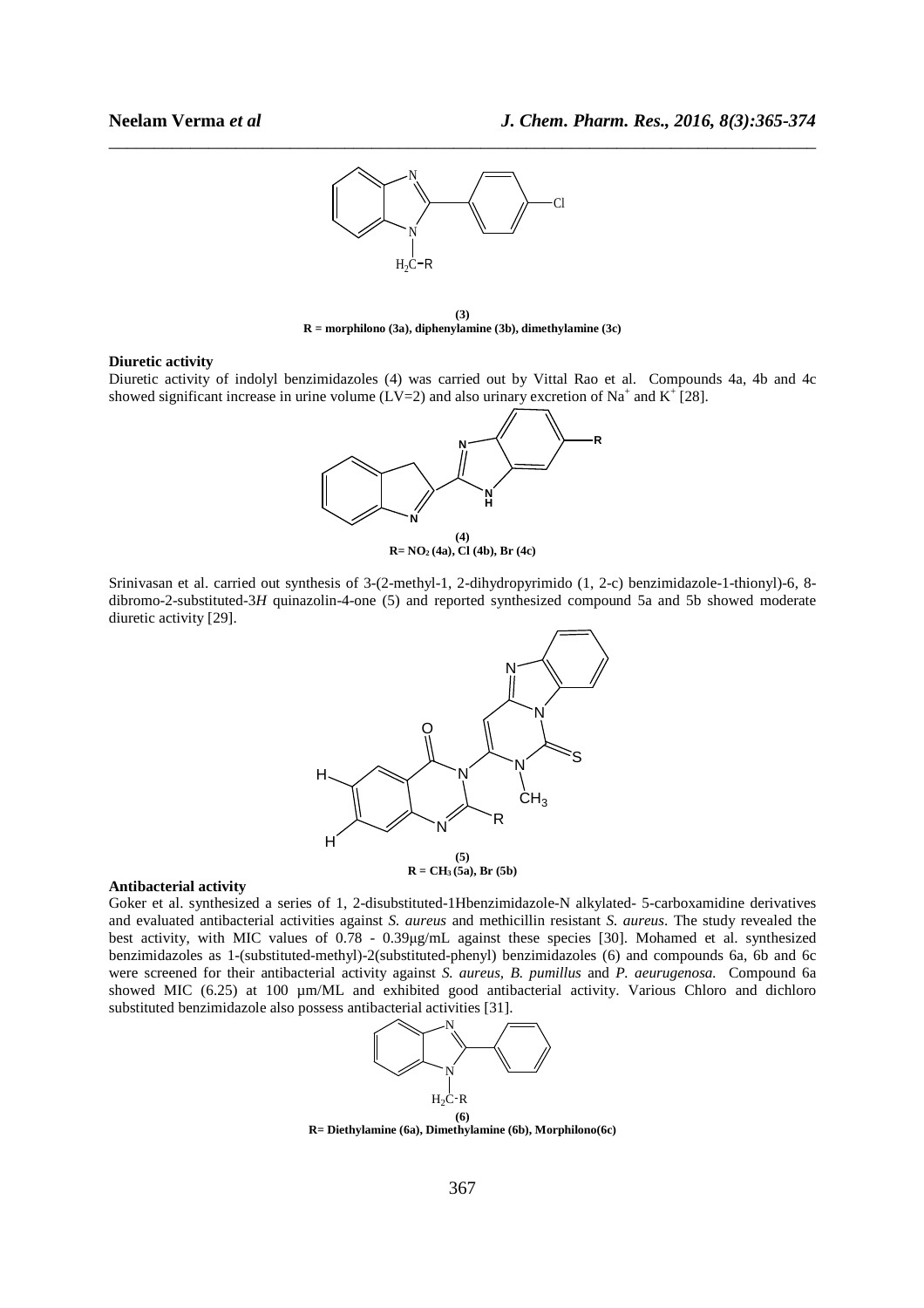#### **Antiviral activity:**

Tetrahydro-imidazo[4,5,lJ.k][1,4]-benzodiazepin-2 (1H)one (TIBO) is a non competitive non nucleotide antiretroviral drug with a specific allosteric binding site of HIV-1 RT. TIBO derivatives have proved to be potent, highly selective and specific inhibitors of HIV-1 replication in vitro. The reverse transcriptase (RT) of HIV-1, but not HIV-2, is inhibited by the TIBO compounds. Several compounds other than TIBO have recently been reported to specifically inhibit HIV-1 replication. In a research it was investigated that some novel benzimidazole derivatives, bearing analogy to TIBO, have been synthesized, and were evaluated for inhibition of HIV-1 infectivity. The most active and elective compounds are a series of N-alkoxy-2-alkyl-benzimidazoles, several having EC50 < 10Μm (one sub-micromolar at 600nM) and selectivity ratios of 10–167.The selective benzimidazoles, show modest RT inhibition. Ramanpreet et al determined antiviral activity of series of 2-(alkylthio)-5, 6-dichloro-1-(*β*-*D*ribofuranosyl) benzimidazoles (7). Compounds 7a, 7b and 7c were performed for antiviral activity against HSV-1 and HCMV and compound 7c shown maximum activity at 90% inhibitory concentration  $(\mu M)$  [32].

\_\_\_\_\_\_\_\_\_\_\_\_\_\_\_\_\_\_\_\_\_\_\_\_\_\_\_\_\_\_\_\_\_\_\_\_\_\_\_\_\_\_\_\_\_\_\_\_\_\_\_\_\_\_\_\_\_\_\_\_\_\_\_\_\_\_\_\_\_\_\_\_\_\_\_\_\_\_



#### **Antitumor activity**

Balram Soni et al. synthesized a series of benzimidazole derivatives and screened for their in vitro cytotoxic activity. From the cytotoxic activity study, it was observed that compound with the presence of a 2-chloro on aromatic ring and 2-NO<sub>2</sub> on benzylidene amino group (compound 8) in most cases gives better cytotoxic activity against human K-562 cell line [33].



Some new benzimidazole-4, 7-diones substituted at 2-position were synthesized and reported by Gellis et al. In synthesized compounds 9a, 9b and 9c (10µM, 8µM and 3µM) among three of them 9c exhibited excellent cytotoxic activity against colon (HT29), breast (T47D) and lung (A549) cancer cell lines and shown lowest IC<sub>50</sub> values in  $\mu$ M i.e., (3µM) [34].

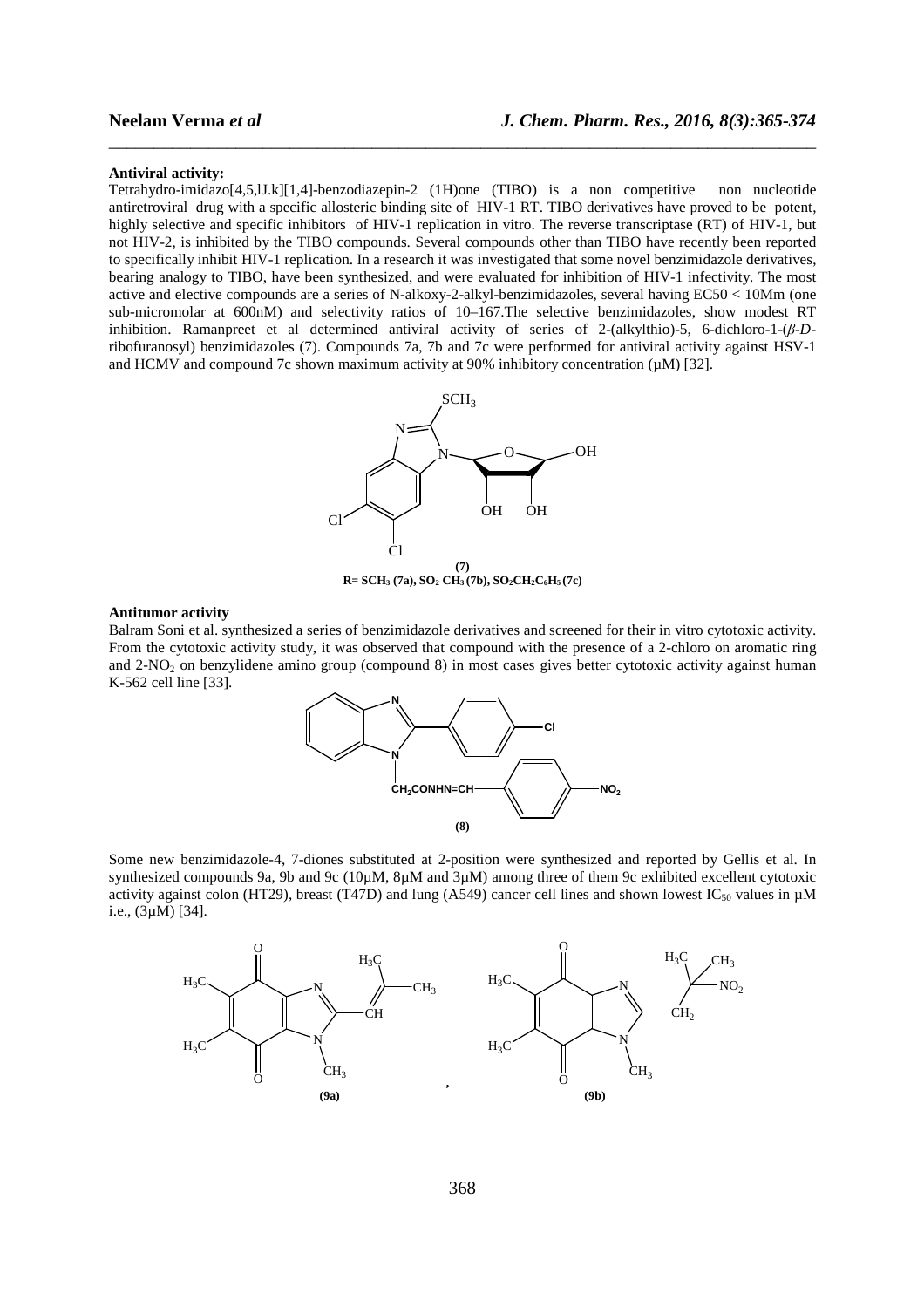

\_\_\_\_\_\_\_\_\_\_\_\_\_\_\_\_\_\_\_\_\_\_\_\_\_\_\_\_\_\_\_\_\_\_\_\_\_\_\_\_\_\_\_\_\_\_\_\_\_\_\_\_\_\_\_\_\_\_\_\_\_\_\_\_\_\_\_\_\_\_\_\_\_\_\_\_\_\_

## **Antihypertensive activity**

A series of 4'-(6-Methoxy-2-substituted-benzimidazole-1-ylmethyl)-biphenyl-2-carboxylic acid (10) were synthesized by kohli et al. expeditiously in good yields from 4-methoxy-1, 2-phenylenediamine and different substituted carboxylic acids in the presence of BF3·OEt2 as a catalyst with biphenyl carboxylic acid have been confirmed by IR, 1H, NMR, MS and elemental analysis. The title compounds have been evaluated for antihypertensive activity by direct and indirect methods. Some of these compounds (10a, 10b, 10c, 10d and 10e) have been found to exhibit excellent antihypertensive activity [35].



**R** = Cl (10a), Br (10b), NO<sub>2</sub> (10c), CH<sub>3</sub> (10d), C<sub>2</sub>H<sub>5</sub> (10e)

Anisimova et al. synthesized 9-dialkylaminomethyl-2-oxy (dioxy) phenylimidazo[1,2-*a*] benzimidazole, compounds 11a, 11b and 11c possessed antihypertensive activity (ED50: 2.8mg/kg, 0.8mg/kg, 0.13mg/kg ) , (LD50: 121.0mg/kg,  $182mg/kg$ ,  $143mg/kg$ ) and  $(LD_{50}/ED_{50}$ :  $43.2$ ,  $227.5$ ,  $1100$ ), the most active compound out of these was 11c exceeded the reference drugs (Dibazole-ED<sub>50</sub>: 4.0) with respect to both the degree of the hypotensive action ( $ED_{50}$ ) and the conditional therapeutic index ( $LD_{50}/ED_{50}$ ) [36].



#### **Antiprotozoal activity**

Vazquez et al. synthesized and determined anti-protozoal activity of 2-(trifluoromethyl)-1*H*-benzimidazole. A series of 2-(triflouromethyl)-1*H* benzimidazole derivatives (12) with 5 and 6 position bioisosteric substituent (-Cl, -F, -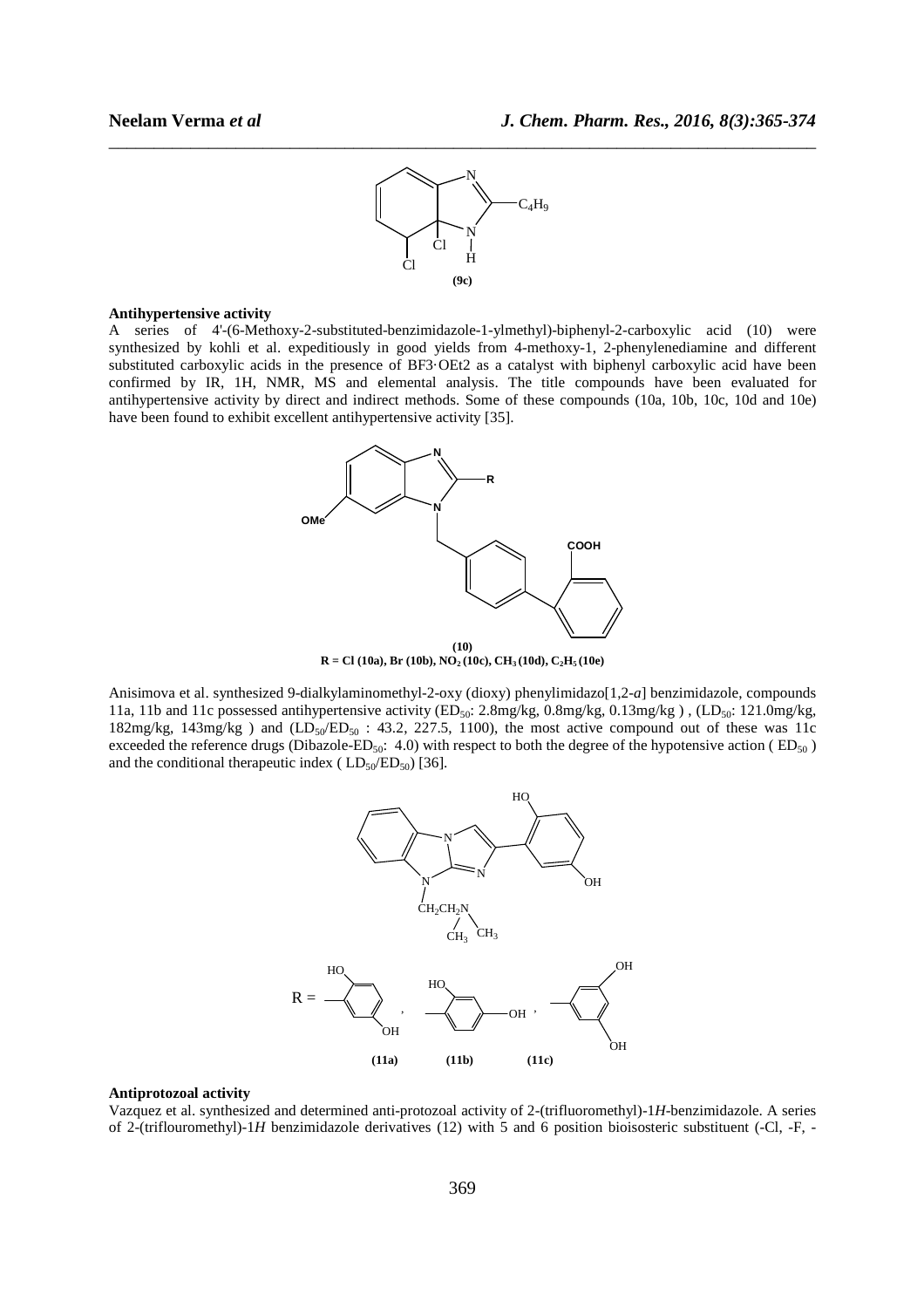CF3, -CN) were prepared by using short synthetic route. Analogues were tested *in-vitro* against the protozoa *Giardia intestinals* and *Trichomonas vaginalis* compare with albendazole and metronidazole, having  $IC_{50} < 1 \mu M$  and compound 12 was found to be more active than albendazole against *T. vulgaris* and also showed moderate antimalarial activity against W2 and D6 strains of *Plasmodium falciparum* [37]*.* 

\_\_\_\_\_\_\_\_\_\_\_\_\_\_\_\_\_\_\_\_\_\_\_\_\_\_\_\_\_\_\_\_\_\_\_\_\_\_\_\_\_\_\_\_\_\_\_\_\_\_\_\_\_\_\_\_\_\_\_\_\_\_\_\_\_\_\_\_\_\_\_\_\_\_\_\_\_\_



#### **Antimicrobial activity**

Ranjit et al. determined antimicrobial activity of 1,4-dihydropyrimido[1,2-a]benzimidazoles is based on the Biginelli like cyclocondensation of aromatic aldehydes and acetoacetic acid derivatives with 2-amino benzimidazole containing a guanidine fragment and synthesized compounds were evaluated for antimicrobial activity against *Escherichia coli*, *Streptococcus pneumoniae* and *Staphylococcus aureus* [38]. The efficient synthesis of novel 3 chloro-1-5-(2-methyl-1*H*-bezimidazol-2-yl)-4-(substituted) phenylazetidin-2-one were reported by Ansari et al. and synthesized compounds were screened for antimicrobial activity against *B.substilis* and *E.coli*, compound 13a and 13b showed MIC at 100µg/ml, 100µg/ml, 200µg/ml doses [39].



### **Anticonvulsant activity**

Stables et al. synthesized 2-substituted benzimidazole derivatives (14). Synthesized compounds 14a and 14b shown anticonvulsant activity and having percentage of the activity (88%, 76% and 84%), thus the compound 14a showed maximum percentage against maximal electroshock therapy [40].

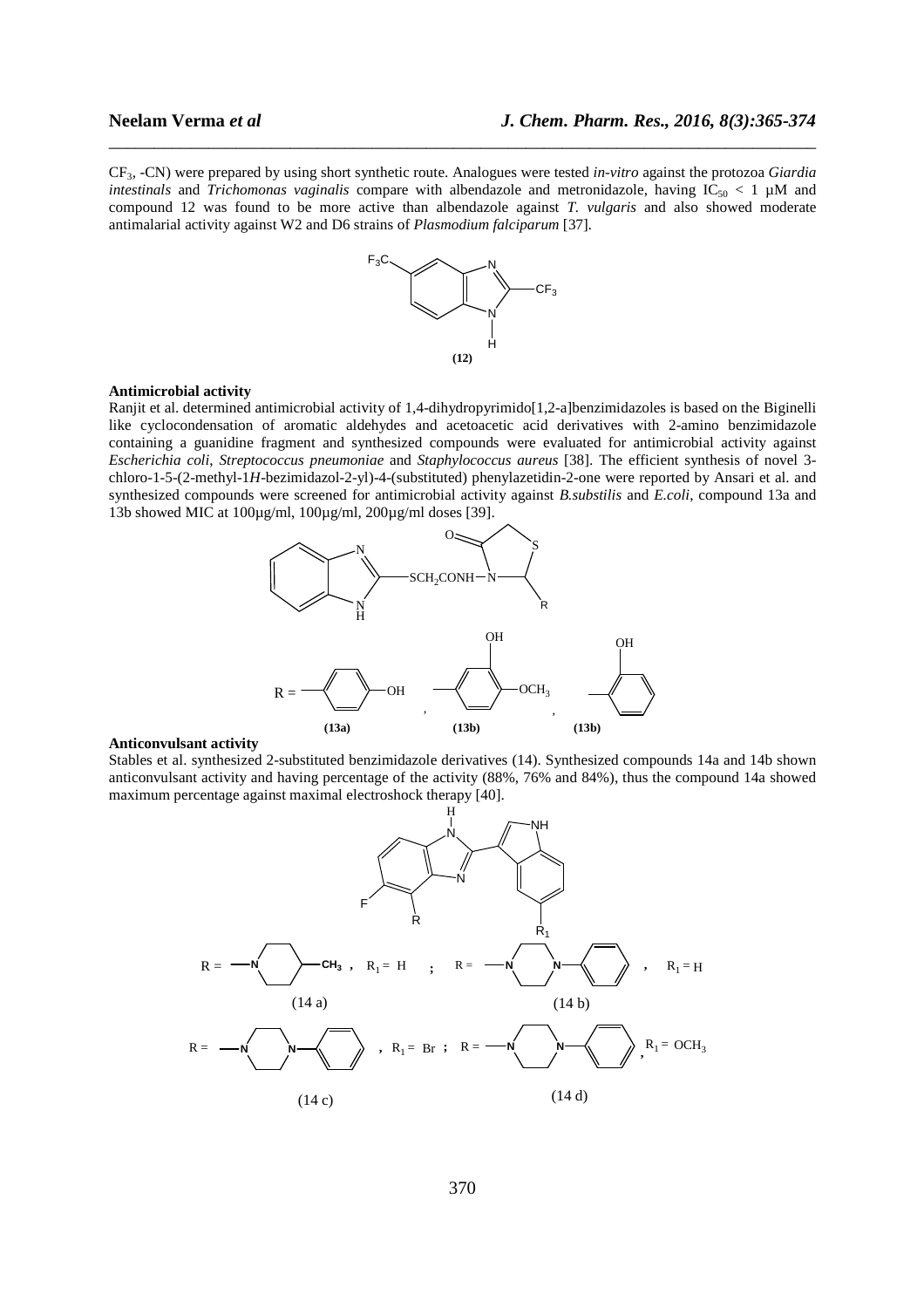#### **Antimycobacterial activity**

Synthesis of substituted 2-polyfluroalkyl and 4-nitrobenzyl sufanyl benzimiazole were reported by Kazimierczuk et al. and synthesized compounds were evaluated for their activity against mycobacterium strains, compound showed appreciable antimycobacterial activity. Compounds 15a, 15b and 15c showed their MIC values 2µmol l<sup>-1</sup>, 2µmol l<sup>-1</sup> and 4 $\mu$ mol l<sup>-1</sup> respectively [41].

\_\_\_\_\_\_\_\_\_\_\_\_\_\_\_\_\_\_\_\_\_\_\_\_\_\_\_\_\_\_\_\_\_\_\_\_\_\_\_\_\_\_\_\_\_\_\_\_\_\_\_\_\_\_\_\_\_\_\_\_\_\_\_\_\_\_\_\_\_\_\_\_\_\_\_\_\_\_



#### **Protein kinase CK2 inhibitors**

Protein kinase CK2 inhibitory activity were carried out on 4,5,6,7 tetra-bromo benzimidazole (16) derivatives by Tripathi et al. and compound 16a and 16b were found to posses  $-\log$  IC<sub>50</sub> ( $\mu$ M) 0.797, 0.177, 0.607 and it was found that compound 16b has shown the effective inhibitory concentration [42].



#### **Antidiabetic activity**

Synthesis of a series of novel and functionalized benzimidazole derivatives were reported by Kumar et al. Synthesized compounds exhibited antidiabetic activity against DPP-IV and PTP-IB. compound 17a and 17b shown inhibitory activity against PTP-IB (1.64 %, 2.42 %) at 30µM doses and 17c showed inhibitory activity against DPP-IV (3 %) at 0.3 µM doses [43].



#### **Analgesic activity**

Syntheses of 2-substituted benzimidazoles (18) were reported by Sravanthi et al. All the Synthesized compounds were tested for analgesic activity by tail flick method at 25 mg/kg doses orally and compared with indomethacin, compounds 18a, 18b and 18c showed analgesic activity (86%, 85% and 74%) [44].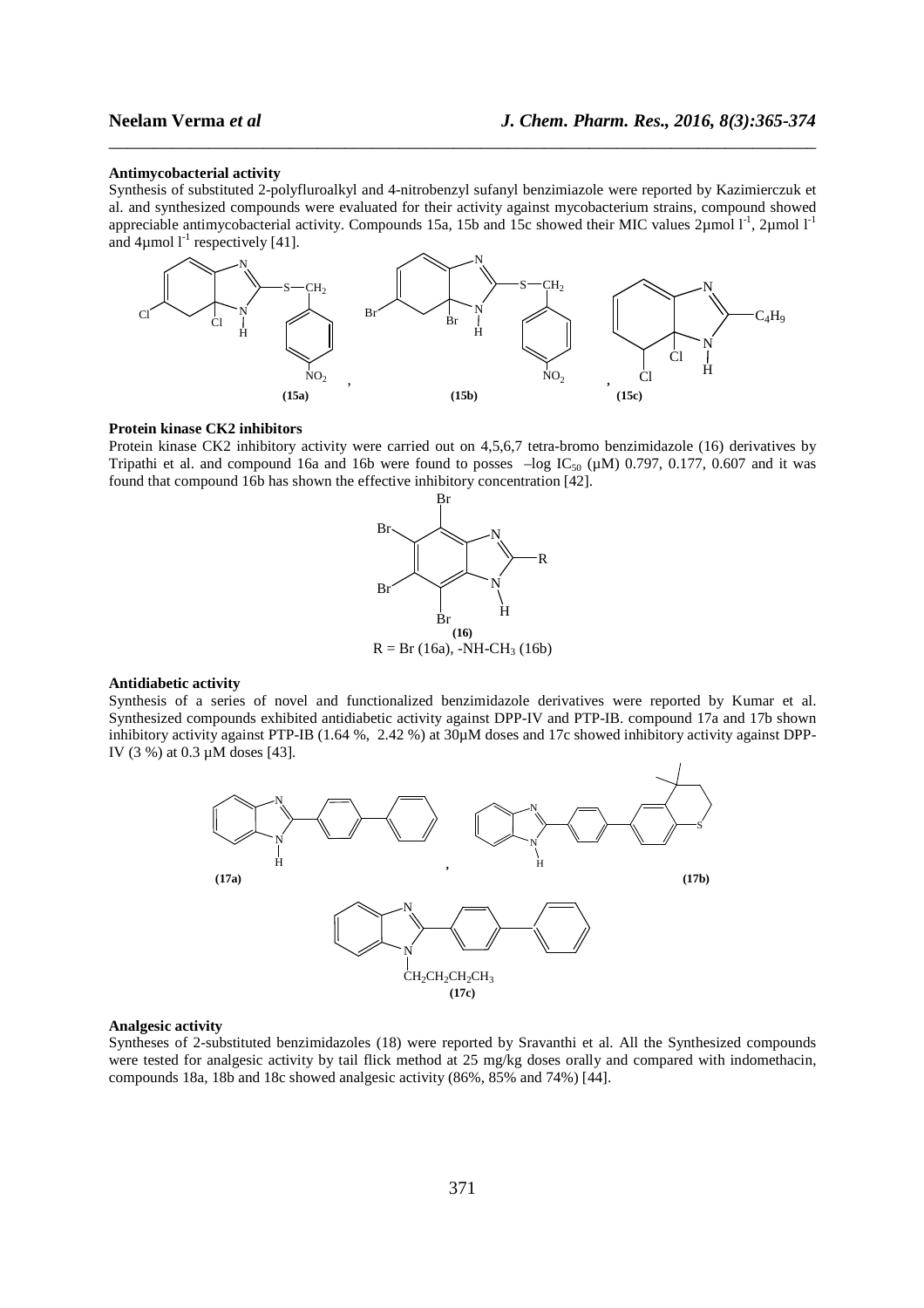

\_\_\_\_\_\_\_\_\_\_\_\_\_\_\_\_\_\_\_\_\_\_\_\_\_\_\_\_\_\_\_\_\_\_\_\_\_\_\_\_\_\_\_\_\_\_\_\_\_\_\_\_\_\_\_\_\_\_\_\_\_\_\_\_\_\_\_\_\_\_\_\_\_\_\_\_\_\_

**R = NO2 (18a), Br (18b), Cl (18c)** 

# **Antiulcer activity**

Bariwal et al. synthesized and reported evaluated antiulcer activity of compound 19a and 19b. Compound 19a and 19b at 10 and 30 mg/kg doses reduced the ulcer formation significantly, comparable to standard (Omeprazole) and it was found that compound 19a (sulfinyl derivative) was more effective than (thio derivative) [45].



#### **Antifungal activity**

Deshmukh et al. synthesized 2, 3, 4,-trisubstituted 1, 2-dihydropyrimido [1, 2-*a*] benzimidazole derivative. The compounds 20a and 20b were tested for their fungicidal activities against *Aspergillus niger*-MTCC-2255 and *Penicillium chrysogenum*-NCIM-723 using greseofulvin as control [46].



# **CONCLUSION**

A vast majority of procedures and evaluation for pharmacological activity have been reported in various literatures for benzimidazole and its derivatives. Based on the above literature survey it is concluded that substituted benzimidazole is an important pharmacophore for wide range of pharmacological activity in modern drug discovery. The knowledge gained by various research has suggested that substituted benzimidazole interact easily with the biopolymers; possess pharmacological activity with lower toxicities. So in future trend designing more potent benzimidazole derivatives having wide diverse of biological activity with lower toxicity profile would be important resource for medicinal research.

### **Acknowledgement**

I am indebted to my husband and my parents for their inspiration and encouragement, I would like to thank all of the co-author, staff members of Shambhunath Institute of Pharmacy, for providing the necessary guidelines for the completion of this review and who gave their valuable time and effort.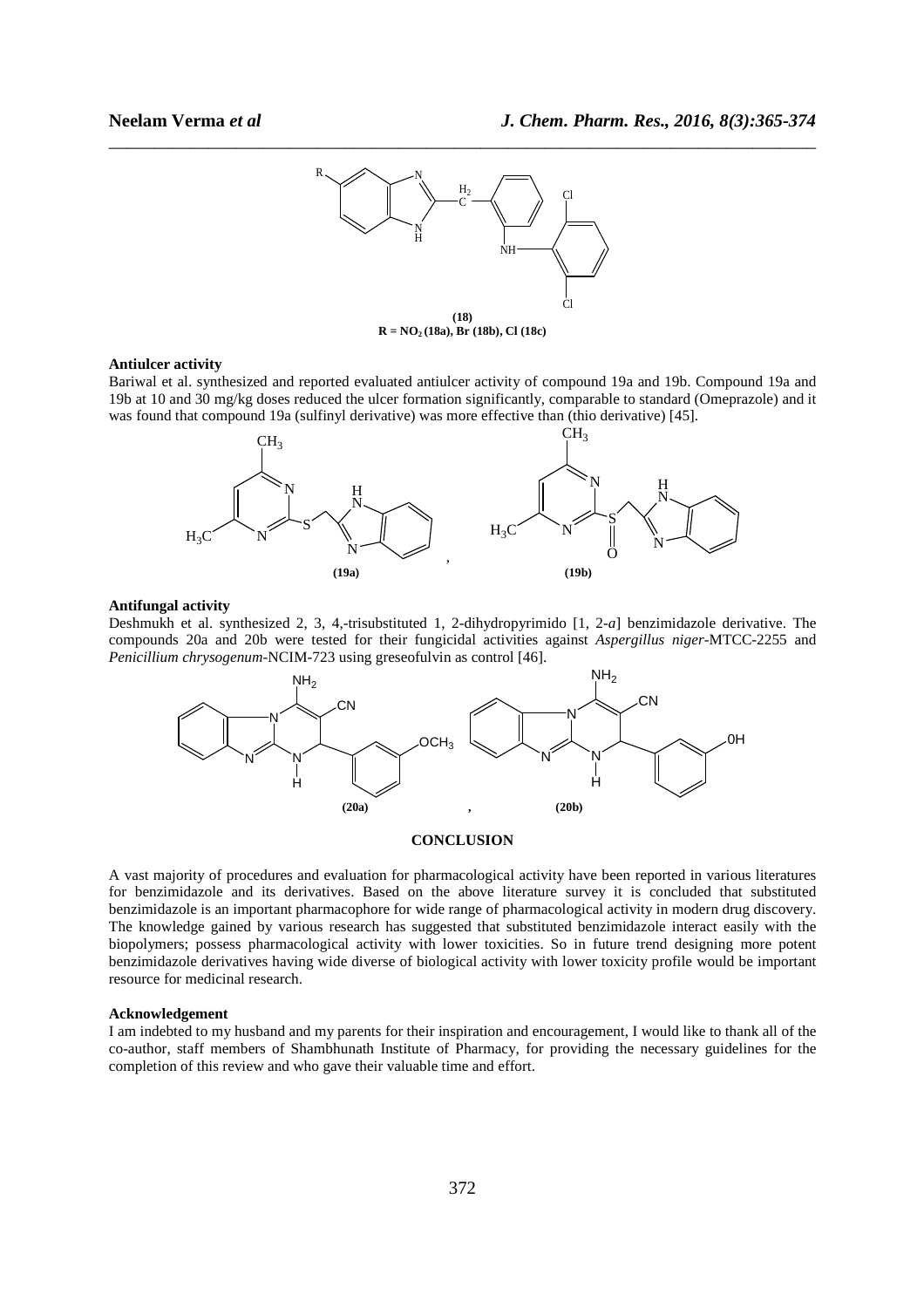### **REFERENCES**

\_\_\_\_\_\_\_\_\_\_\_\_\_\_\_\_\_\_\_\_\_\_\_\_\_\_\_\_\_\_\_\_\_\_\_\_\_\_\_\_\_\_\_\_\_\_\_\_\_\_\_\_\_\_\_\_\_\_\_\_\_\_\_\_\_\_\_\_\_\_\_\_\_\_\_\_\_\_

[1] W Ramanpreet; Hedaitullah; NS Farha; I Khalid; HS Lamba, *Int. J. of Res. Pharmacy and Chem.*, **2011**, 1(3), 565- 570.

[2] M Sugumaran; M Yokesh, *Int. J. of Phar. Sci. and Drug Res.,* **2012**, 4(1), 80-83.

[3] SA Saj; J adifar; N Mirshokraie; O J.avaherneshan; Louie, *Am. J. of Org. Chem.*, **2012**, 2(2), 35-39.

[4] PS Rathee; R Dhankar; S Bhardwaj; M Gupta, *J. Applied Pharm. Sci.,* **2011**, 1(10), 140-142.

- [5] H Nakano; T Inoue; N Kawasaki; H Miyataka; H. Matsumoto, *Chem. Pharm. Bull.*, **1999**, 47(11), 1573-1578.
- [6] T Fonseca; B Gigante; MM Marques; TL Gilchrist; ED Clercq, *Bioorg. Med. Chem.* **2004**, 12,103-112. *Der.*

*Pharm. Chem.*, **2012**, 4(3), 1283-1287.

[7] B Serafin; G Borkowska; J Główczyk; I Kowalska; S Rump, *J. of Pharmaco. Pharmacy*, **1989**, 41(1), 89-96.

[8] T Bethke; D Brunkhorst; H Leyen; W Meyer; R Nigbur; H Scholz, *Arch. Pharmacol.*, **1988**, 337(5), 576-582.

[9] FR Khan; AJ Asnani, *Int J. Res. Pharm. Biomed. Sci.,* **2011**, 2(2), 695-700.

[10] MH Al-Douh; HB Sahib; H Osman; SA Hamid; SM Salhimi, *Asi. Paci. J. Cancer Preview,* **2012**, 13, 4075- 4079.

[11] ES Lazer; MR Matteo; GJ Possanza, *J. of Med. Chem.*, **1987**, 30(4), 726-729.

[12] S Aydin; R Beis; OD Can, *Pharmazie*, **2003**, 58(6), 405-408.

[13]A Z Ateş; C Kuş; T Coban, *Pharmazie,* **2009**, 48(6), 305-308.

[14]Z Kazimierczuk; JA Upcroft; P Upcroft, *Acta Bio Chem. Pol.*, **2002**, 49(1), 185-195.

[15]R Vinodkumar; SD Vaidya; BV Siva; UN Bhise; SB Bhirud, *ARKIVOC- Arch. Org. Chem.*, **2008**, 11(5), 37- 49.

[16]VG Pashinski; TV Romanova; NA Mukhina; LV Shkrabova, **1978**, 41(2), 196-199.

[17] RA Ng; J Guan; VC Alford; JC Lanter; GF Allan; T Sbriscia, *Bioorg. Med. Chem. Lett.,* **2007**, 17(3), 784-788.

[18]U Oya; B Ayla; A Cenk; TM Berna; G Zafer, *J. Pharm. Sci.* **2007**, 29, 185-194.

[19]Thakurdesai; A Prasad; G Sudhir; Wadodkar; T Chandrabhan, *Pharmacology online*, **2007**, 3, 314-329.

[20]AG Shadia; H Khaled; B Hegab; M Ahmed, *Eur J. Med. Chem.*, **2010**, 45(5), 685-691.

[21]WW Mederski; D Dorsch; S Anzali; J Gleitz; C Cezanne; C Tsaklakidis, *Bioorg and Med. Chem. Letter*, **2004**, 35, 675-691.

[22]C Rajurkar; SS Thonte, *Bioorg and Med. Chem. Letter*, **2012**, 3, 2323-2329.

[23]RG AIngle; DD Magar, *Int J. of Drug Res. Technology*, **2005**, 1(1), 26-32.

[24]R Trivedi; SK De; RA Gibbs, *J. of Mole Cata A: Chemical*, **2005**, 245, 8-11.

[25]Thakurdesai; A Prasad; G Sudhir; Wadodkar; T Chandrabhan, *Pharmacology online*, **2007**, 3, 314-329.

[26]JT Leonard; L J eyaseeli; M Kumar; R Sivakumar, *Asian J. Chem.*, **2008**, 18(2), 1104-1106.

[27]RY Vittal; A radha; B Manjula, **2011**, 50 B, 1762-1773.

[28]N Srinivasan; A Balaji; G Nagrajan; R Suthakaran; Y Kumar; D Jagdesh, *Asian J. Chem.*, **2008**, 20(6), 4934- 4936.

[29]H goker; S Ozden; S Yildiz; DW Boykin, *Eur J. Med. Chem.*, **2005**, 40(10), 1062-1069.

[30]GE Mohamed; N Ibrahmin, *Int. J. Chem. Tech. Res.*, **2010**, 2(4), 2097-2100.

[31]W Ramanpreet; Hedaitullah; NS Farha; I Khalid; HS Lamba, **2011**, 1(3), 565-570.

[32]S Balram; SR Mahendra; B Anil; S Ramba, *Internationa J. Drug Res. Tech*, **2012**, 2 (7), 479-485.

[33]A Gellis; HN Boufatah; P Vanelle, "*Eur J. Med. Chem.*, **2008**, 43, 1858-1864.

[34] DV Sharma; A Kohli; S Smita; A D Sharma, *Pelagia Res. Library*, **2010**, 1(1), 104-115.

[35]VA Anisimova; AA Spasov; VA XZ Guo; L Shi; R Wang; XX Liu; BG Li, *Bioorg Med. Chem.*, **2008**, 16,110- 118.

[36]GN Vazquez; L Yepez; AH Campos; A Tapia; FH Luis; R Cedillo, *Bioorg. Med. Chem.*, **2003**, 1, 4615–4622.

[37]S Ranjit; N R Nandaniya; K Haresh; VH Shah, *J. of Chem. Pharm. Res.*, **2012**, 4(7), 3557-3561.

[38]KF Ansari; C Lal, *Eur J. Med. Chem.*, **2009**, 44, 2294-2299.

[39]JP Stables; HJ Kupferberg, *J. Chem. Pharm. Res.*, **2001**, 23, 78- 93.

[40]Z Kazimierczuk; M Andrzejewska; J Kaustova; V Klimesova, *Eur J. Med. Chem.*, **2005**, 40, 203-208.

[41]T Tripathi; JP Mishra, *Ind. Drugs*, **2009,** 45(10), 809-813.

[42]V Ramanatham; D Sanjay; B Vaidya; V Bobba; V Siva Kumar, *ARKIVOC- Archive for Org Chem.*, **2008**, 14, 37-49.

[43]B Dipankar; M Sravanthi; N Nagaraju; K Manikanta; SK Mogalabi *J. Chem. Pharm.. Res.*, **2009**, 4(8), 3832- 3836.

[44] JB Bariwal; AK Shah; MK Kathiravan; RS Somani; JR Jagtap; KS Jain, *Ind. J.. Pharm. Edu. Res.*, **2008**, 42, 225-231.